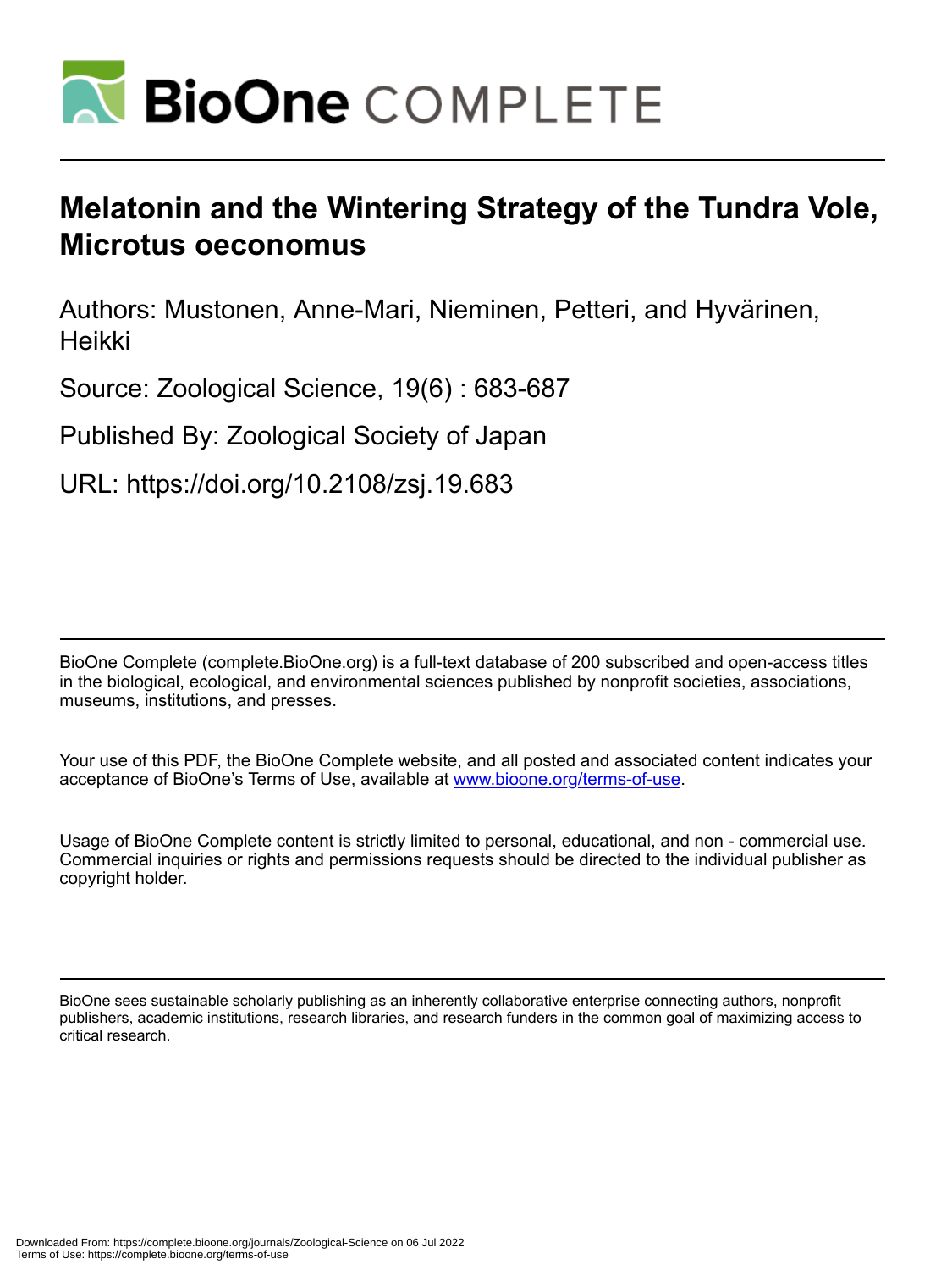# **Melatonin and the Wintering Strategy of the Tundra Vole,** *Microtus oeconomus*

Anne-Mari Mustonen\*, Petteri Nieminen, and Heikki Hyvärinen

*Department of Biology, University of Joensuu, P.O. Box 111, FIN-80101 Joensuu Finland*

**ABSTRACT**—Short photoperiod induces physiological changes connected to the wintering of the tundra vole, *Microtus oeconomus*. The aim of the present study was to investigate the effects of continuous melatonin treatment on selected hormones and enzyme activities associated with energy metabolism in the species. Liver, kidney, and muscle glycogen concentrations and glycogen phosphorylase activities, as well as liver and kidney glucose-6-phosphatase and lipase esterase activities were determined. Plasma leptin, ghrelin, thyroxine, testosterone, cortisol, and melatonin concentrations were also measured. Exogenous melatonin stimulated gluconeogenesis, increased glycogen stores, and reduced fat mobilization in kidneys. Melatonin treatment also increased the food intake of the voles. This may have been mediated via elevated ghrelin levels of the melatonin-treated animals, as ghrelin is known to increase appetite of rodents. Winter metabolism of the species does not seem to require accumulation of fat or extra stores of liver or muscle glycogen. On the contrary, successful wintering of the tundra vole presumably depends on continuous food availability.

**Key words:** ghrelin, glucose-6-phosphatase, glycogen, leptin, lipase esterase

# **INTRODUCTION**

Melatonin regulates seasonal physiological functions such as reproduction (Tamarkin *et al.,* 1985), thermoregulation (Saarela and Reiter, 1994), and moulting (Rust and Meyer, 1969). Photoperiod and melatonin affect body mass (BM), adiposity, and energy intake (Wade and Bartness, 1984; Le Gouic *et al*., 1996) of several seasonal mammalian species. Melatonin also influences liver, kidney, and muscle energy contents of mammals (Mazepa *et al.,* 2000; Nieminen *et al.,* 2001; Mustonen *et al.*, unpubl.).

Ghrelin is a newly discovered signal peptide secreted primarily by the stomach (Date *et al.,* 2000). Circulating ghrelin levels are increased by fasting and reduced by refeeding, and exogenous ghrelin increases food intake and BM gain in rodents (Tschöp *et al.,* 2000). We have recently demonstrated suppression of rat ghrelin levels by exogenous melatonin (Mustonen *et al.,* 2001). Leptin, a peptide hormone secreted principally by white adipose tissue (Zhang *et al.,* 1994), has widespread effects on energy homeostasis of vertebrates such as reptiles (Niewiarowski *et al.,* 2000), marsupials (Hope *et al.,* 1999), and eutherian mammals (Pelleymounter *et al.,* 1995). Interactions between

FAX. +358-13-2513590. E-mail: ammusto@cc.joensuu.fi melatonin and leptin have been demonstrated in rodents (Ambid *et al.,* 1998; Rasmussen *et al.,* 1999) and in carnivores (Mustonen *et al.,* 2000).

The tundra vole (*Microtus oeconomus*, Pallas, 1776) is a rodent with a circumpolar distribution. In winter the species lives in relatively dry areas on peatland and mineral soils, while in summer it occupies flooded land (Tast, 1966, 1972a). The summer diet of the tundra vole consists of leaves, flowers, seeds, and stalks of sedges and grasses, whereas mainly underground storage organs of these plants are consumed in winter. The tundra vole has high concentrations of muscle carbohydrates compared to more southern rodent species, which may be related to improved cold resistance (Galster and Morrison, 1975). Short photoperiod increases nonshivering thermogenesis of the species as a seasonal thermoregulatory adaptation (Wang *et al.,* 1999).

We investigated short-term effects of continuous melatonin treatment on key enzymes and hormones associated with energy metabolism of the tundra vole. This species is an attractive model for this study, as in nature it experiences harsh winter conditions and extremely short and long photoperiods, including continuous daylight and darkness, due to its northern geographical distribution. Our goal was to discover the most important hormonal and enzymatic targets of \* Corresponding author: Tel. +358-13-2513576; extending the distribution and approximate vole.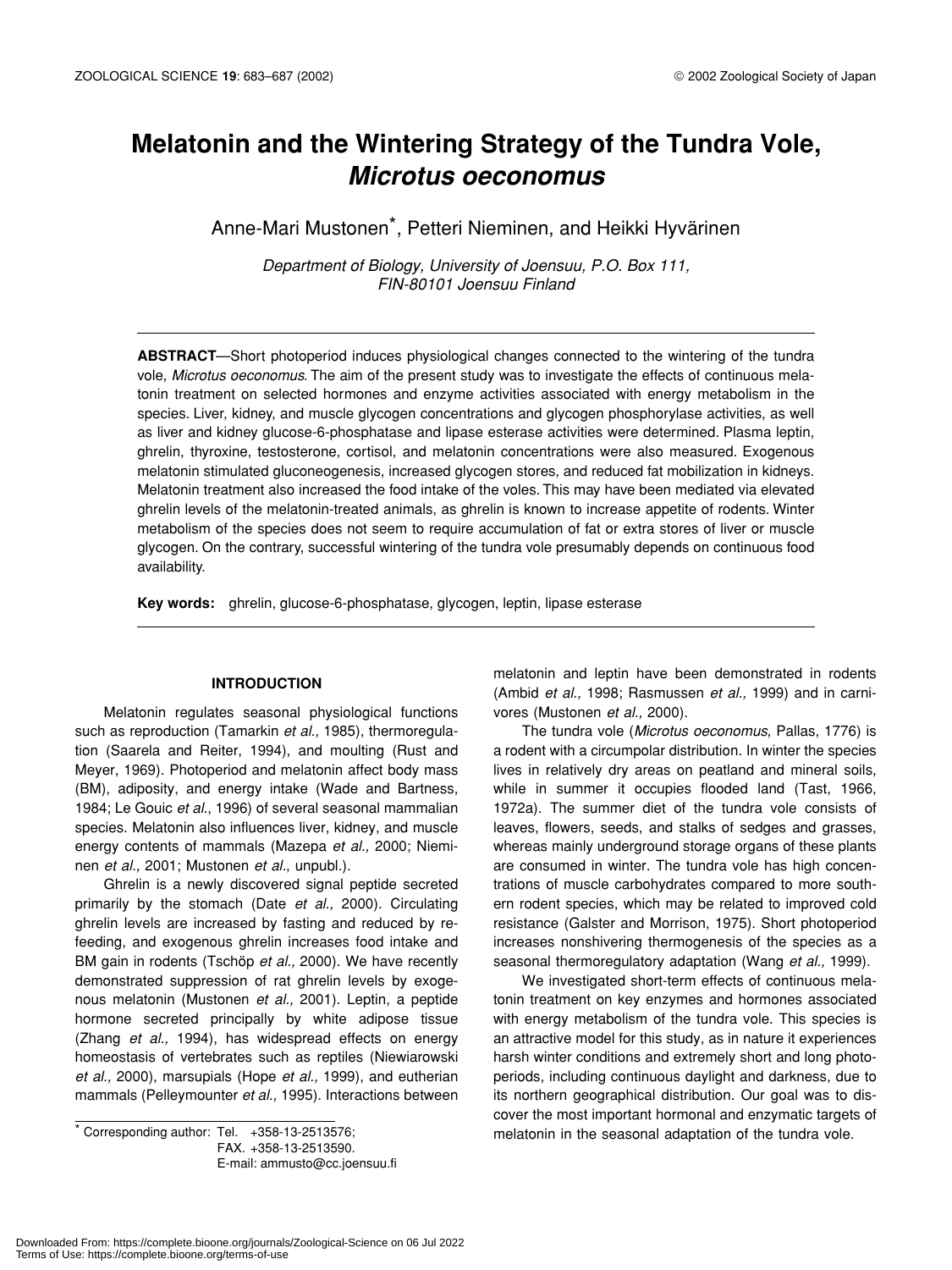# **MATERIALS AND METHODS**

# **Animals and treatments**

Young tundra voles (n=24) were obtained from the laboratory colony of the University of Joensuu (Joensuu, Finland). The animals descended from voles that had been caught in northern Lapland (Pallasjärvi, 68°N) and reared in the laboratory for several generations. The voles were maintained in a dark room with artificial illumination from 0600 to 1800 (12L:12D) at a constant temperature of 20±1°C. They were housed singly in solid-bottomed plastic cages (Makrolon; 42 cm \* 22 cm \* 15 cm) with wood shavings for bedding and free access to tap water and a pelleted commercial diet (Avelsfoder för råtta och mus R36; 18.5% raw protein, 4.0% raw fat, 1,260 kJ metabolizable energy 100  $g^{-1}$ , Lactamin, Stockholm, Sweden). All procedures were in accordance with institutional guidelines for animal care of the University of Joensuu as well as with the European convention for the protection of vertebrate animals used for experimental and other scientific purposes.

At the beginning of the experiment, half of the voles received subcutaneous melatonin implants, the other half was sham-operated. Constant-release melatonin capsules are known to provide e.g. ewes with a short day signal rather than a functional pinealectomy (O´Callaghan *et al.,* 1991). We used halved PRIME-X® melatonin implants containing 6 mg melatonin in a silastic matrix manufactured by Wildlife Pharmaceuticals, Inc. (Fort Collins, CO, USA). The capsules were implanted surgically into the interscapular subcutaneous tissue of the voles, which were anaesthesized with subcutaneous Ketamine (Ketalar, 50 mg m $I^{-1}$ , Parke-Davis Scandinavia AB, Solna, Sweden). A 0.5 cm incision was cut with a sterile scalpel along the spine between the scapulae and the capsule was inserted into this pouch with sterile forceps. The wound was sutured with 3–0 plain gut with a single knot. The control group was shamoperated with identical anaesthesia, incisions, and sutures but without the insertion of melatonin-filled capsules.

The voles were 1–5 months of age and weighed 16–29 g at the beginning of the experiment. Animals of different age and BM were evenly distributed among two study groups of 12 individuals each: Group 1 (controls) consisted of 8 males and 4 females whereas group 2 (melatonin-treated voles) consisted of 5 males and 7 females.

#### **Data collection**

BM gain (g) and relative food intake (g food consumed  $g$  BM $^{-1}$ wk<sup>-1</sup>) of the voles were recorded weekly at 1200-1300 hr throughout the study. After 29 days, the voles were sacrificed at 1100–1300 hr by an overdose of diethyl ether. Blood samples were obtained by cardiac puncture with aseptic needles into test tubes containing EDTA and centrifuged at 1000 x g to obtain 50–200  $\mu$ l of plasma. Livers, kidneys, and muscle samples from the quadriceps muscle of the left thigh were dissected and immediately frozen in liquid nitrogen and stored at –40°C. The presence of implants in the interscapular subcutaneous tissue of the melatonin-treated voles was verified after sampling.

#### **Biochemical determinations**

The activities of different enzymes were determined spectrophotometrically. Liver and kidney samples were weighed to the nearest 0.001 g and homogenized in cold citrate buffer for the glucose-6-phosphatase (G-6-Pase; pH 6.5) and glycogen phosphorylase measurements (pH 6.1). The activity of G-6-Pase was measured using glucose-6-phosphate as substrate in the presence of EDTA after an incubation time of 30 minutes at 37.5 °C (Hers and van Hoof, 1966). Glycogen phosphorylase activity was measured in the presence of glucose-1-phosphate, glycogen, sodium fluoride, and AMP (Hers and van Hoof, 1966).

Homogenization was carried out in cold 0.85 % NaCl for the

lipase esterase measurement. Lipase esterase activities were measured according to the method of Seligman and Nachlas (1962) using 2-naphtyl-laurate without taurocholate as substrate. Glycogen concentrations were measured spectrophotometrically according to the method of Lo *et al.* (1970).

#### **Hormone determinations**

Plasma testosterone and thyroxine (T4) concentrations were measured with the Spectria [<sup>125</sup>I] Coated Tube Radioimmunoassay kits of Orion Diagnostica (Espoo, Finland). Testosterone and T4 levels were determined from each individual due to the small sample volume these measurements required (20–25 µl of plasma). Plasma leptin concentrations were measured with the Multi-species Leptin RIA kit from Linco Research Inc. (St. Charles, MO, USA). Plasma ghrelin levels were determined with the Ghrelin (Human) RIA kit from Phoenix Pharmaceuticals Inc. (Belmont, CA, USA). The crossreactivities of the kits to rat leptin and ghrelin are 61 and 100%, respectively. These kits have been previously used to measure leptin and ghrelin levels of microtinae plasma (Nieminen *et al.*, 2002). Plasma melatonin concentrations were determined with the Melatonin RIA kit manufactured by DLD Diagnostika GmbH (Hamburg, Germany). Plasma cortisol levels were determined with the Cortisol [125I] Radioimmunoassay kit of Orion Diagnostica. Plasma leptin, ghrelin, melatonin and cortisol concentrations were determined by pooling the plasma samples of voles from a particular treatment due to the high sample volume requirements (100 µl of plasma) of the analyses. Equal amount of blood was added from each animal to obtain 100 µl of plasma required.

#### **Statistical analyses**

Body mass indices (BMIs) that reflect the amount of fat in the body were calculated by the formula: weight (g) length<sup>3</sup> (cm)<sup>-1</sup>. Length from the nose to the anus was measured to the nearest mm after sacrification. Paired comparisons were performed with the Student's t-test for unpaired data. For nonparametric data, the Mann-Whitney U test was performed. P<0.05 was considered to be statistically significant.

### **RESULTS**

BM of the voles increased during the study, but exoge-



**Fig. 1.** Kidney glucose-6-phosphatase activities ( $\mu$  g P mg tissue<sup>-1</sup>  $h^{-1}$ ), glycogen contents ( $\mu$  g glycogen mg tissue<sup>-1</sup>), and lipase esterase activity levels ( $\mu$  g 2-naphtol 0.1g tissue<sup>-1</sup> h<sup>-1</sup>) of control and melatonin-treated tundra voles (mean+SE).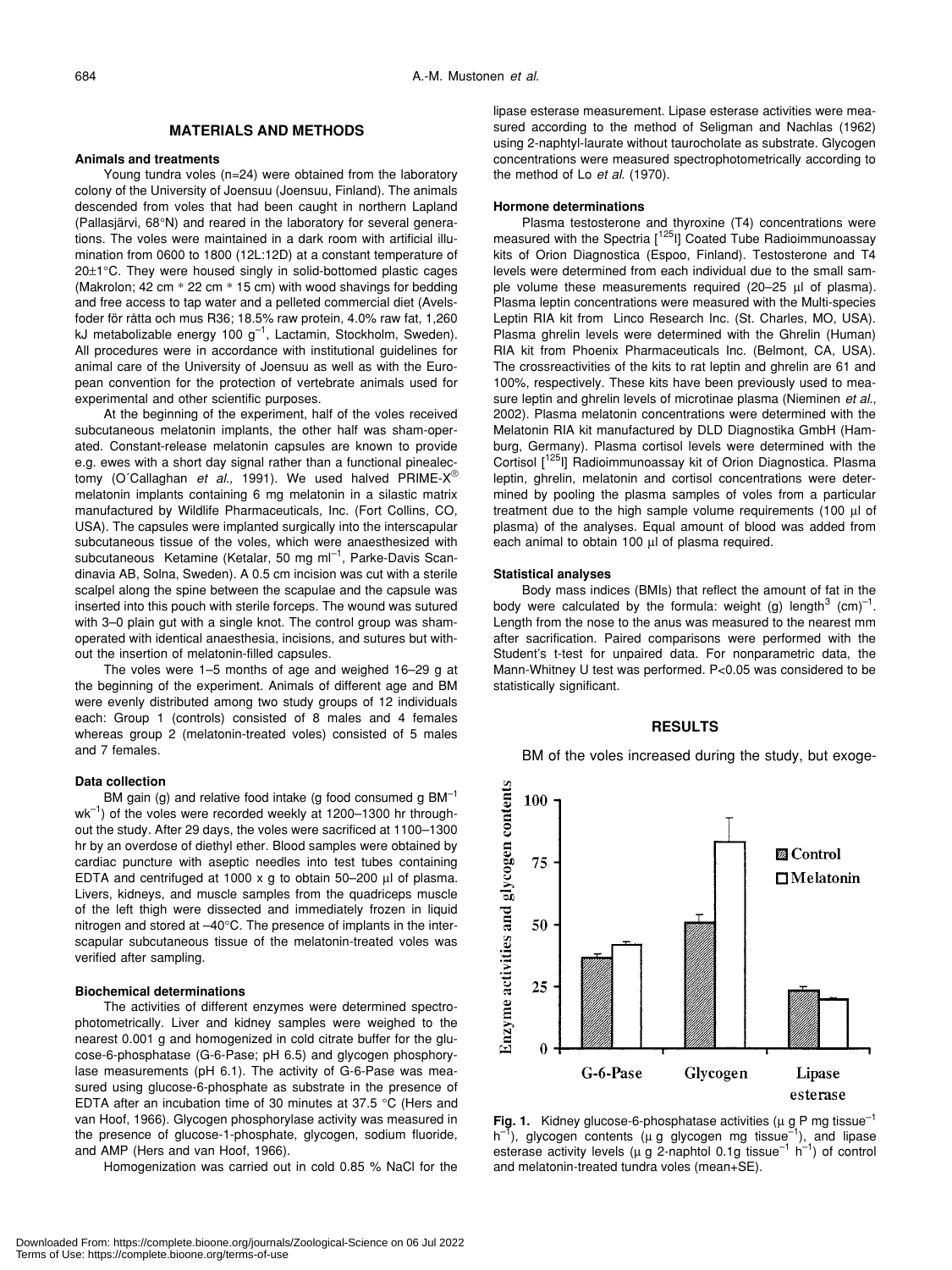|                                                                                                          | <b>Table 1.</b> Effects of 29 days of melatonin implants on selected enzymatic and hormonal parameters of energy metabolism          |  |  |  |  |  |
|----------------------------------------------------------------------------------------------------------|--------------------------------------------------------------------------------------------------------------------------------------|--|--|--|--|--|
|                                                                                                          | in the tundra vole liver, kidney, muscle, and plasma (mean $\pm$ SE). * differs significantly from the control group of the same sex |  |  |  |  |  |
| $\textsf{T}$ all the melatonin-treated voles differ from all the controls (Mann-Whitney U test, p<0.05). |                                                                                                                                      |  |  |  |  |  |

|                                                           |        | Control males     | Control females   | Melatonin males           | Melatonin females         |
|-----------------------------------------------------------|--------|-------------------|-------------------|---------------------------|---------------------------|
| Glycogen                                                  | liver  | $18.3 \pm 3.97$   | $29.7 \pm 7.37$   | $11.3 \pm 3.16$           | $18.0 \pm 4.13$           |
| $\mu$ g mg tissue <sup>-1</sup>                           | kidney | $0.49 \pm 0.036$  | $0.55 \pm 0.044$  | $0.67 \pm 0.052*$         | $0.94 \pm 0.150*$         |
|                                                           | muscle | $1.32 \pm 0.228$  | $0.38 \pm 0.025$  | $0.53 \pm 0.117*$         | $0.97 \pm 0.156*$         |
| Glycogen phosphorylase,                                   | liver  | $24.5 \pm 2.71$   | $26.1 \pm 2.46$   | $23.5 \pm 2.93$           | $24.3 \pm 1.24$           |
| $\mu$ g P mg tissue <sup>-1</sup> h <sup>-1</sup>         | kidney | $6.2 \pm 0.49$    | $6.6 \pm 0.38$    | $6.8 \pm 0.75$            | $7.2 \pm 0.62$            |
|                                                           | muscle | $130.6 \pm 22.55$ | $126.3 \pm 10.98$ | $120.3 \pm 6.72$          | $143.7 \pm 13.00$         |
| Glucose-6-phosphatase                                     | liver  | $59.9 \pm 1.59$   | $61.0 \pm 1.42$   | $63.5 \pm 2.83$           | $56.0 \pm 0.65*$          |
| $\mu$ g P mg tissue <sup>-1</sup> h <sup>-1</sup>         | kidney | $36.7 \pm 1.98$   | $37.2 \pm 1.86$   | $40.5 \pm 1.44^{\dagger}$ | $42.8 \pm 1.80^{\dagger}$ |
| Lipase esterase                                           | liver  | $34.5 \pm 1.97$   | $33.0 \pm 0.94$   | $37.1 \pm 2.03$           | $34.8 \pm 1.29$           |
| $\mu$ g 2-naphtol mg tissue <sup>-1</sup> h <sup>-1</sup> | kidney | $25.0 \pm 2.02$   | $20.4 \pm 1.23$   | $21.3 \pm 1.17^{\dagger}$ | $18.7 \pm 0.61^{\dagger}$ |
| Testosterone nmol $\Gamma$ <sup>1</sup>                   | plasma | $0.35 \pm 0.182$  | $0.04 \pm 0.014$  | $0.07 \pm 0.034$          | $0.07 \pm 0.020$          |
| Thyroxine nmol $I^{-1}$                                   | plasma | $31.4 \pm 3.55$   | $31.3 \pm 2.16$   | $32.4 \pm 4.80$           | $23.6 \pm 1.77*$          |

nous melatonin did not significantly affect the mass gain  $(1.5\pm0.82$  (group 1) vs.  $0.8\pm0.32$  g (group 2) mass gain during the study). Relative food intake of the melatonin-treated animals increased significantly during the experiment  $(1.2\pm0.04 \text{ vs. } 1.4\pm0.03 \text{ g food consumed g BM}^{-1} \text{ wk}^{-1} \text{ at the }$ beginning and at the end of the study, respectively, *t*-test, p<0.014), which was not observed in the controls (1.2±0.07 vs. 1.3 $\pm$ 0.03 g food consumed g BM<sup>-1</sup> wk<sup>-1</sup>). Body lengths, BMIs, and weights of livers, kidneys, and testes were not significantly influenced by melatonin treatment.

Liver glycogen content was not significantly affected by exogenous melatonin, but kidney glycogen concentrations were significantly elevated in the melatonin-treated voles (Mann-Whitney U test, p<0.0004, Table 1, Fig. 1). Kidney glycogen content was significantly higher in the female voles (Mann-Whitney U test, p<0.015). Muscle glycogen concentrations were significantly decreased by melatonin in the males (Mann-Whitney U test, p<0.008), but significantly increased in the females (Mann-Whitney U test, p<0.042).

Liver, kidney, and muscle glycogen phosphorylase activities were not significantly influenced by melatonin treatment (Table 1). Phosphorylase activities were significantly higher in muscle than in livers and kidneys (Mann-Whitney U test, p<0.0004). Hepatic G-6-Pase activities were significantly suppressed in the melatonin-treated females (Mann-Whitney U test, p<0.008). G-6-Pase activities in kidneys were significantly increased by exogenous melatonin in both sexes (t-test, p<0.014, Fig. 1). Liver lipase esterase activities were not significantly affected by melatonin treatment, but in kidneys the activities were significantly suppressed by exogenous melatonin (Mann-Whitney U test, p<0.026, Fig. 1). Kidney lipase esterase activities were significantly higher in the male voles (Mann-Whitney U test, p<0.003).

Daytime plasma melatonin levels were higher in the melatonin-treated voles than in the controls (580.9 vs 55.4 pg  $ml^{-1}$ , respectively). Also ghrelin concentrations were over two-fold higher in the melatonin-treated voles (1.7 vs 0.7 ng  $ml^{-1}$ ). Plasma testosterone (Table 1), leptin (1.9 vs 1.8 ng  $ml^{-1}$ ) and cortisol concentrations (73.1 vs 79.2 nmol  $l^{-1}$ ) were not affected by melatonin. The T4 concentrations in the female voles were decreased due to treatment (Mann-Whitney U test,  $p < 0.023$ ).

## **DISCUSSION**

Tundra voles are nonhibernating herbivores, which winter under the snow cover. Body size and foraging activity levels of the species decrease in winter leading to reduced energy expenditure (Wang and Wang, 1996). Finnish tundra voles, however, have to forage throughout the cold season, as they do not collect large stores of plant material unlike Siberian tundra voles (Tast, 1972a). Food availability is known to be an important factor controlling BM and wintering success of tundra voles (Tast, 1972b). BM of our voles increased during the experiment, as they were young and growing animals. Their BM was not affected by melatonin treatment, but exogenous melatonin significantly increased their energy intake. This response to high circulating melatonin levels (short photoperiod) may be of fundamental importance in nature during the seasonal scarcity of food.

Rat ghrelin concentrations have decreased due to exogenous melatonin (Mustonen *et al.,* 2001). Our results indicate to increased ghrelin levels in the melatonin-treated voles. As the measurement could not be carried out in individual voles, the results will need conformation in further studies concentrating on ghrelin. Our ghrelin data, however, are in concordance with the higher energy intake of the melatonin-treated animals, as ghrelin is known to increase food intake of rodents (Tschöp *et al.,* 2000). In autumn, increasing melatonin secretion could be a signal that enhances ghrelin secretion of the voles. High ghrelin levels could stimulate the appetite of the animals and thus maintain a sufficient foraging activity level to ensure their survival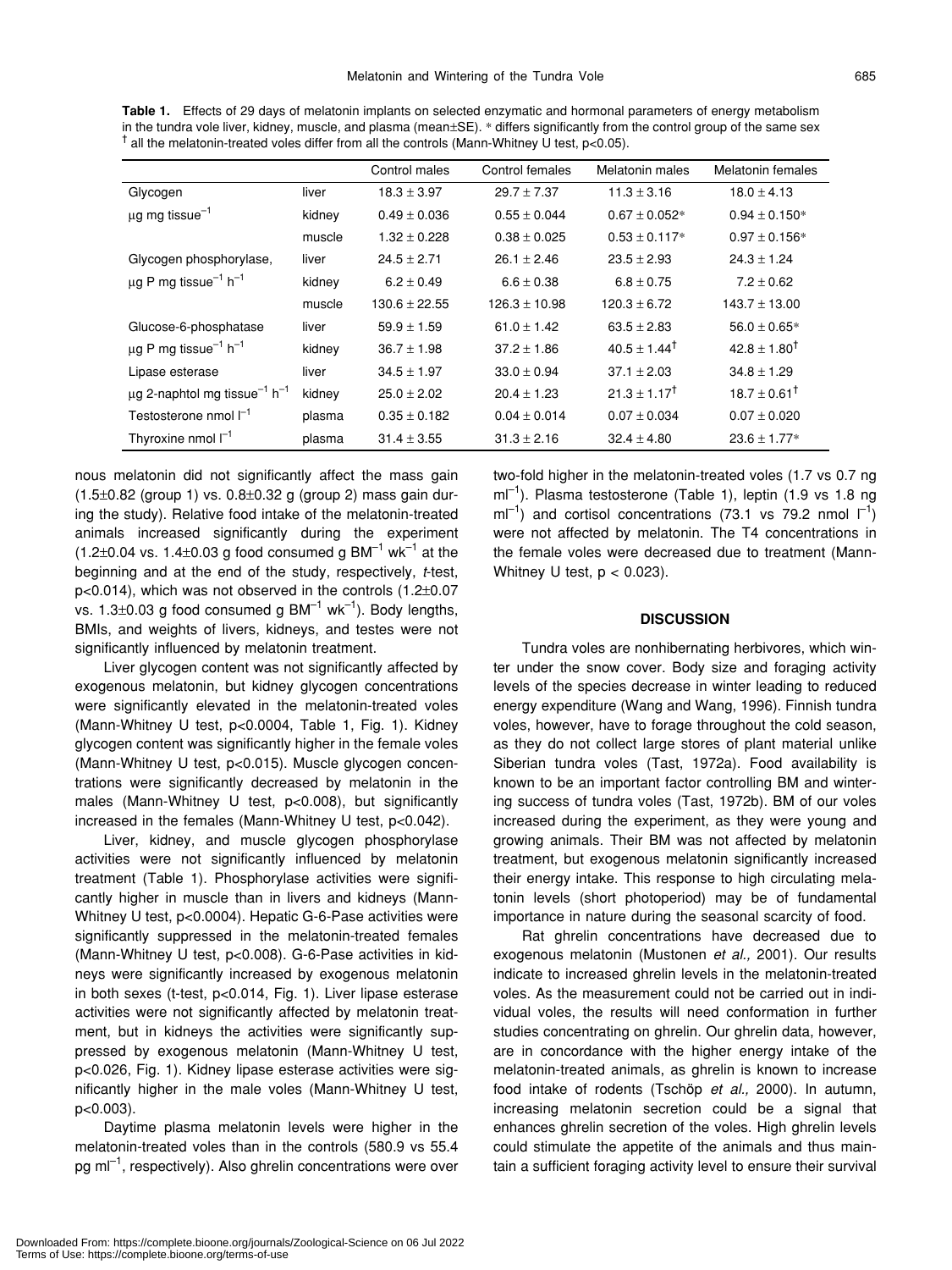through the cold season. The increase in food intake caused by ghrelin is probably mediated by an increased production of neuropeptide Y (NPY) (Shintani *et al.,* 2001), the hypothalamic concentrations of which are augmented by prenatal melatonin exposure (Díaz *et al.,* 2000).

G-6-Pase activity indicates the ability of the tissue to release free glucose from glucose-6-phosphate into the blood stream (Harris, 1986). Glycogen phosphorylase, on the other hand, is the regulatory enzyme of glycogenolysis. Liver G-6-Pase and glycogen phosphorylase activities as well as muscle phosphorylase activities of the bank vole (*Clethrionomys glareolus*) and the field vole (*Microtus agrestis*) are highest in winter (Hyvärinen, 1984). Exogenous melatonin caused only slight effects on these enzyme activities in tundra vole liver and muscle. The only effect observed occurred in G-6-Pase activity levels in livers of the females. Melatonin has previously increased liver and muscle glycogen stores in nonexercised and exercised rats (Mazepa *et al.,* 2000), but in our experiment it did not affect these glycogen stores in the voles.

Liver lipase esterase activities of bank voles are highest in autumn and early winter (Hyvärinen, 1984). In our experiment, melatonin did not affect hepatic lipase esterase activity levels. Neither were leptin levels affected. In humans and laboratory rodents, leptin levels correlate positively with body adiposity (Maffei *et al.,* 1995). Melatonin and photoperiod have affected leptin concentrations, and leptin gene and receptor gene expression of rodents and mustelids (Ambid *et al.,* 1998; Mercer *et al.,* 2000; Mustonen *et al.,* 2000). Carbohydrate metabolism seems to be more important for energy production by voles than lipid utilization during winter months (Hyvärinen, 1984). Microtinae rodents derive energy from endogenous carbohydrates during starvation (Mosin 1984). After a total fast of only 20–26 hr, they die due to deep hypoglycemia. Voles can die after starvation still having adipose tissue in their bodies, because utilization of fat is relatively small.

Exogenous melatonin influences water consumption, urine production and electrolyte concentration, circulating antidiuretic hormone levels (Richardson *et al.,* 1992), blood pressure (Kawashima *et al.,* 1987), as well as glomerular filtration rates (Tsuda *et al.,* 1995) of mammals. Renal actions of melatonin are supposed to be mediated through Mel1a subtype receptor localized in the basolateral membrane of proximal tubules (Song *et al.,* 1997). Effects of melatonin treatment on glycogen content and enzyme activities of tundra vole kidneys were clear. This phenomenon has also previously been observed in the laboratory rat in a similar study (Mustonen *et al.*, unpubl). Responses of vole kidneys to exogenous melatonin were nearly opposite to those of rats, indicating that the renal effects of melatonin are speciesspecific. In tundra voles, melatonin increased glycogen stores and gluconeogenesis and reduced fat mobilization in kidneys. This energy is probably used as a metabolic fuel for the kidney itself. It is also possible that kidneys contribute to general energy metabolism of microtines in winter. Extra

capacity for glycogen storing and gluconeogenesis may be crucial, when cold temperatures increase thermoregulatory needs and food deprivation poses a threat to survival.

T4 concentrations in the female voles decreased due to melatonin treatment. The inhibitory effect of the pineal gland on thyroid function has also been observed in other rodents (Vriend, 1983). In nature, thyroid activity of small mammals is often suppressed in winter (Hyvärinen, 1984). This may function as an energy-sparing adaptation to winter metabolism of voles by slowing metabolic rate and retarding somatic growth. Testosterone levels of the voles were not affected by exogenous melatonin. This was understandable, as most of our voles were immature. In the wild, tundra voles reach sexual maturity in the summer of birth or in the spring after wintering. Increasing daylength is considered to be the principal determinant for the onset of breeding season (Tast, 1966).

In summary, a short-term continuous melatonin treatment stimulates gluconeogenesis, increases glycogen stores, and reduces fat mobilization in kidneys of the tundra vole. It also stimulates appetite of the voles, possibly via increasing ghrelin concentrations. Winter metabolism of this species does not depend on the accumulation of fat or extra storage of liver or muscle glycogen. In fact, costs of deposition of energy can be several times more expensive to small mammals than the energy gain from the utilization of such stores (Miernikiewicz *et al.,* 1996). The successful wintering of tundra voles probably depends on continuous food availability.

#### **ACKNOWLEDGEMENTS**

We thank Ms. Leena Koponen for taking care of the voles. The technical assistance of Mrs. Anita Kervinen is highly appreciated. Financial support was provided by the Faculty of Science of the University of Joensuu.

#### **REFERENCES**

- Ambid L, Hanoun N, Truel N, Larrouy D, André M, Casteilla L, Pénicaud L (1998) Melatonin increases leptin gene expression in brown and white adipose tissues of the garden dormouse. Int J Obesity 22 (suppl. 3): 168 (Abstr.)
- Date Y, Kojima M, Hosoda H, Sawaguchi A, Mondal MS, Suganuma T, Matsukura S, Kangawa K, Nakazato M (2000) Ghrelin, a novel growth hormone-releasing acylated peptide, is synthesized in a distinct endocrine cell type in the gastrointestinal tracts of rats and humans. Endocrinol 141: 4255–4261
- Díaz E, Debeljuk L, Arce A, Esquifino A, Díaz B (2000) Prenatal melatonin exposure affects luteinizing hormone and hypothalamic and striatal neuropeptide Y in the male rat offspring. Neurosci Lett 292: 143–146
- Galster W, Morrison P (1975) Carbohydrate reserves of wild rodents from different latitudes. Comp Biochem Physiol 50A: 153–157
- Harris RA (1986) Carbohydrate metabolism I: major metabolic pathways and their control. In "Textbook of biochemistry with clinical correlations" Ed by TM Devlin, John Wiley & Sons, Singapore, pp 261–328
- Hers HG, van Hoof F (1966) Enzymes of glycogen degradation in biopsy material. In "Methods in Enzymology" Ed by S Colowick, NO Kaplan, Academic Press, New York, pp 525–532